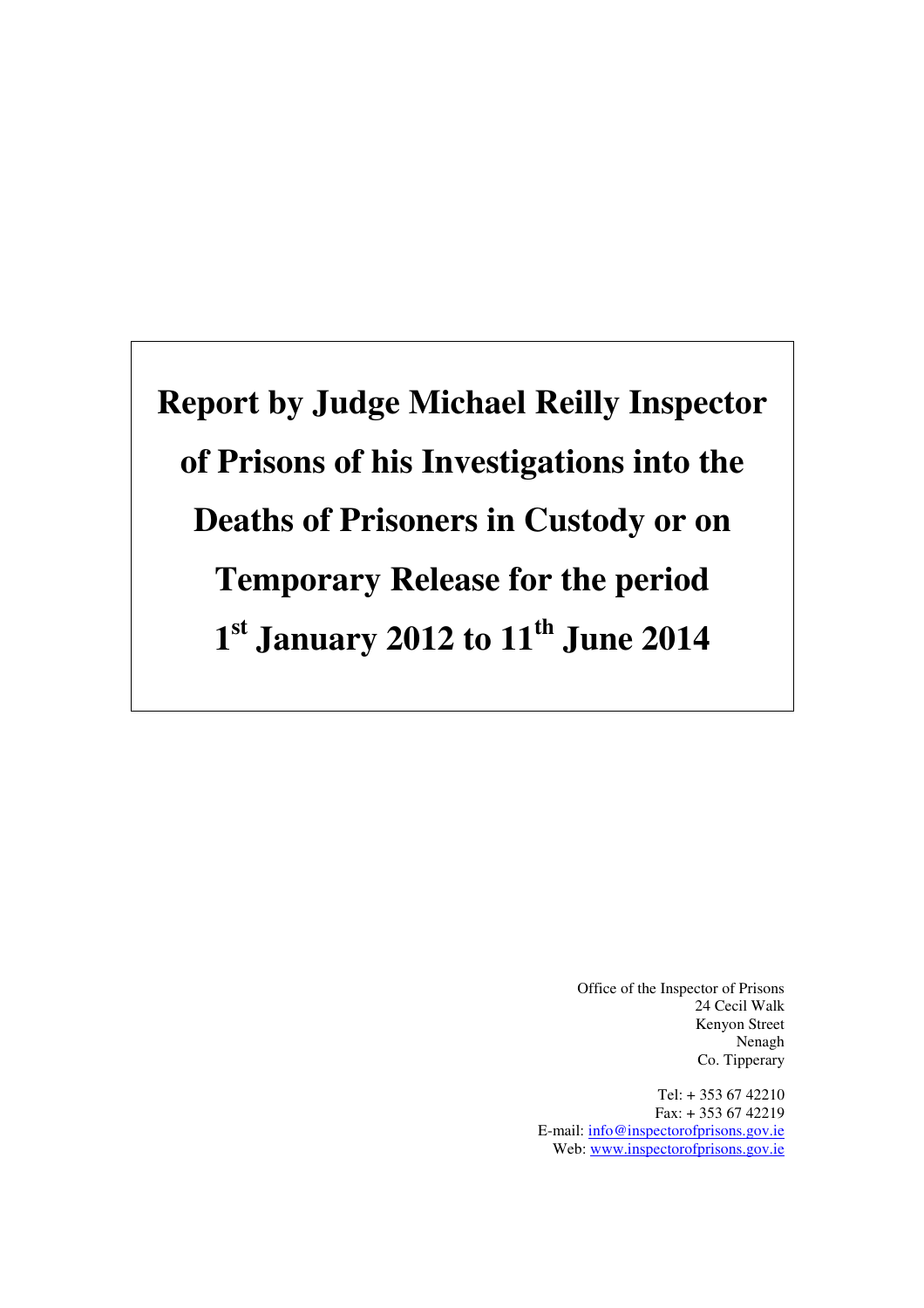# **Report by Judge Michael Reilly Inspector of Prisons of his investigations into the Deaths of Prisoners in Custody or on Temporary Release for the period 1st January 2012 to 11th June 2014**

Presented to the Minister for Justice and Equality pursuant to Part 5 of the Prisons Act 2007

Judge Michael Reilly Inspector of Prisons

 $11<sup>th</sup>$  June 2014

**© Inspector of Prisons 2014**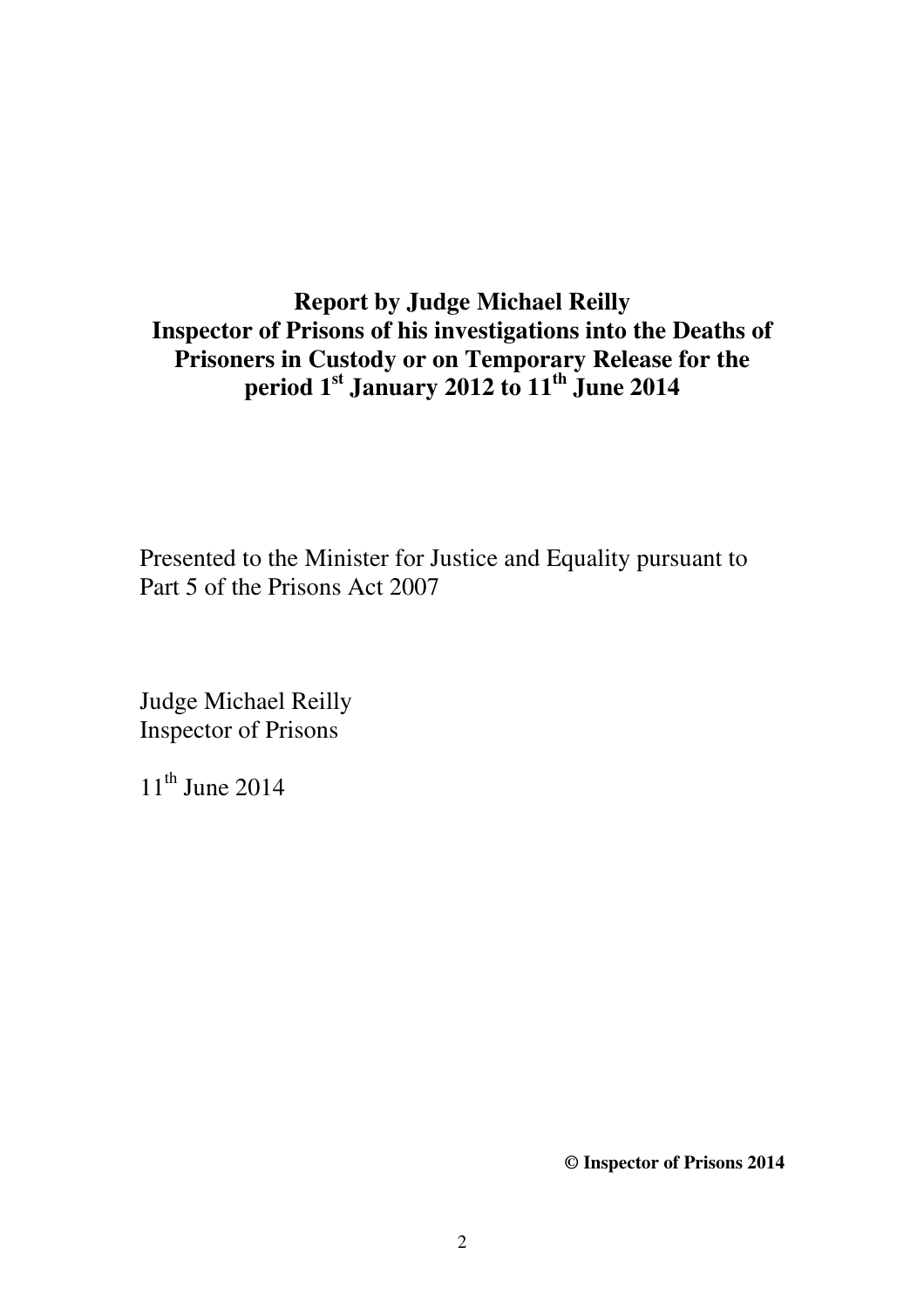# **Contents**

| <b>Chapter 1</b>           |    |
|----------------------------|----|
| Introduction               | 4  |
|                            |    |
| <b>Chapter 2</b>           |    |
| Independent Investigations | 7  |
|                            |    |
| <b>Chapter 3</b>           |    |
| <b>Summary of Findings</b> | 15 |
|                            |    |
| <b>Chapter 4</b>           |    |
| Research                   | 17 |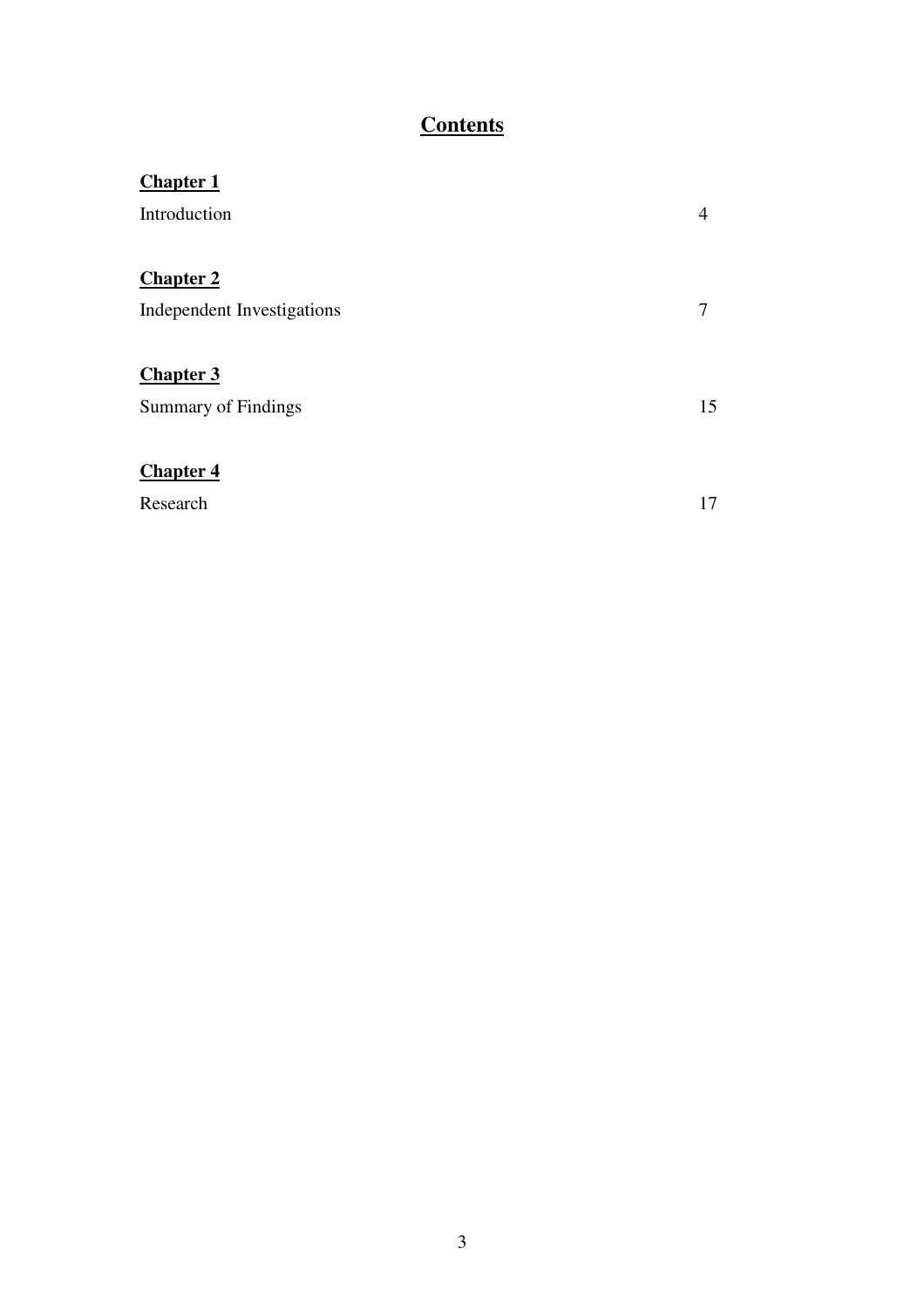## **Introduction**

- 1.1 This omnibus report covers my investigations into the death of prisoners in custody or while on temporary release for the period  $1<sup>st</sup>$  January 2012 to  $11<sup>th</sup>$ June 2014. In this period 34 deaths occurred. Of the 34 deaths 15 occurred in prison or when prisoners were admitted to hospital following a serious life threatening incident in prison and 19 while prisoners were on temporary release. I have completed my investigations into 27 of the deaths and submitted my reports to the Minister for Justice and Equality (hereinafter referred to as the "Minister"). 23 reports have been published by the Minister. I am currently investigating the remaining 7 deaths of which 5 occurred in custody and 2 while on temporary release.
- 1.2 In Chapter 2, I outline the reasons why an independent investigation of deaths of prisoners is important. I outline why I am involved in the investigation process and finally my *modus operandi*. To fully understand Chapter 2 same must be read in conjunction with Chapter 7 of my Report titled – *An*  Assessment of the Irish Prison System dated 20<sup>th</sup> May 2013 (hereinafter referred to as my "Assessment Report").
- 1.3 In Chapter 3, I refer to relevant findings outlined in my reports to date. I refer in general terms to my recommendations.

**Of particular concern are my findings that, in a number of investigations, (a) a line management structure either did not exist or was deficient which would have adequately supervised the proper implementation of relevant Standard Operating Procedures, Governors' or Chiefs' Orders, (b) relevant Standard Operating Procedures, Governors' or Chiefs' Orders were not followed and (c) proper records, including medical records were not adequately maintained.** 

**The management of all prisons should study carefully all reports and pay particular attention to findings and recommendations because, while**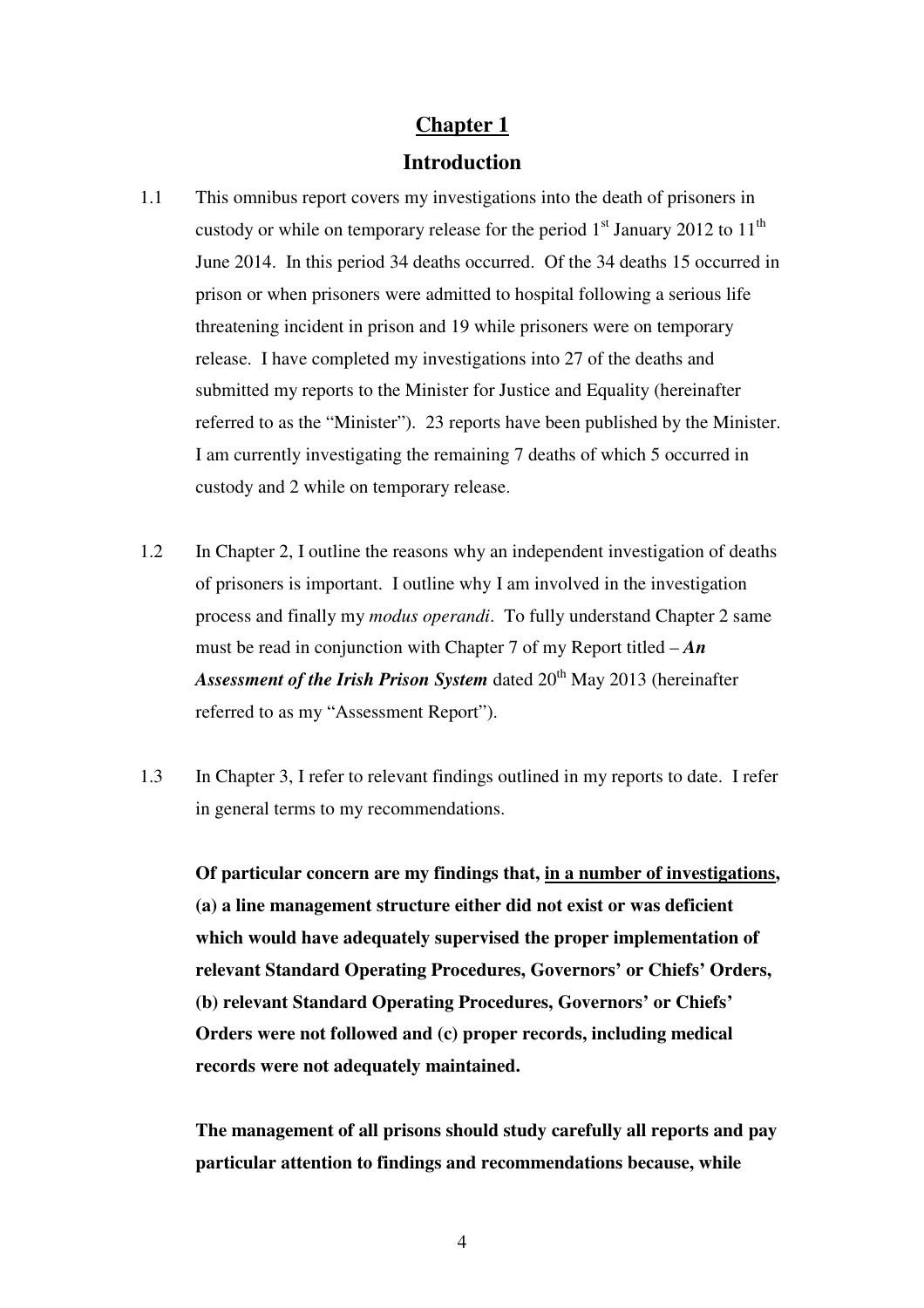**these relate to individual prisons, they have general application across the whole prison system.**

- 1.4 Data regarding deaths of prisoners either in custody or on temporary release are minimal. I have decided to gather data for all deaths occurring since  $1<sup>st</sup>$ January 2012. In order that such data is of relevance and can be used for comparative purposes with data from other jurisdictions I sought assistance from the University of Limerick. In Chapter 4, I give brief details of the research to be undertaken by the University, the material which will form part of the research and other matters. I would like to express my appreciation to Professor Shane Kilcommins and Dr. Eimear Spain of the Law School at the University for their generous offer of assistance. In my next omnibus report on deaths of prisoners I will be in a position to set out the results of the research and detail the data being gathered.
- 1.5 In paragraph 7.30 of my Assessment Report I stated:-

"*As the procedure for investigating deaths of persons in prison custody or on temporary release is new in this Country I will revisit my procedures in the light of experience. I would also welcome any constructive suggestions in this regard. If necessary, I will revisit my procedures and in that eventuality will publish such revised procedures.*"

- 1.6 **I wish to point out that my investigations of and reports on deaths of persons either in prison custody or while on temporary release are not and do not purport to answer all questions surrounding a death. My investigations are part of a three pronged process – the other elements being the investigation by An Garda Síochána and the investigation and Inquest conducted by the Coroner.**
- 1.7 **I am satisfied that the combination of a Garda inquiry and the Coroner's investigation and Inquest coupled with my investigation and subsequent report means that this Country is in compliance with its national and**

5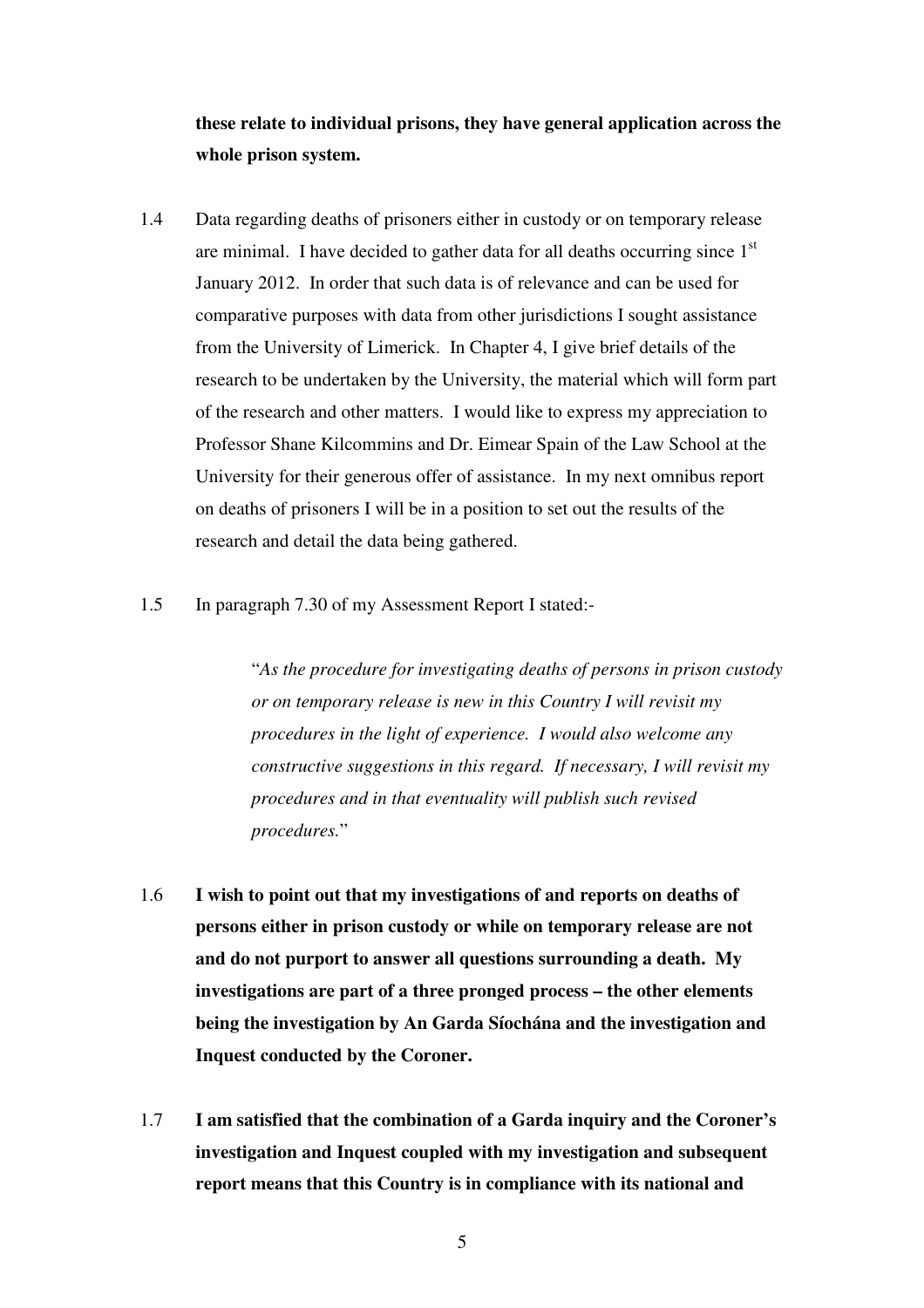**international obligations and meets the strict criteria laid down by the European Court of Human Rights when interpreting the procedural requirements of Article 2 of the European Convention on Human Rights.**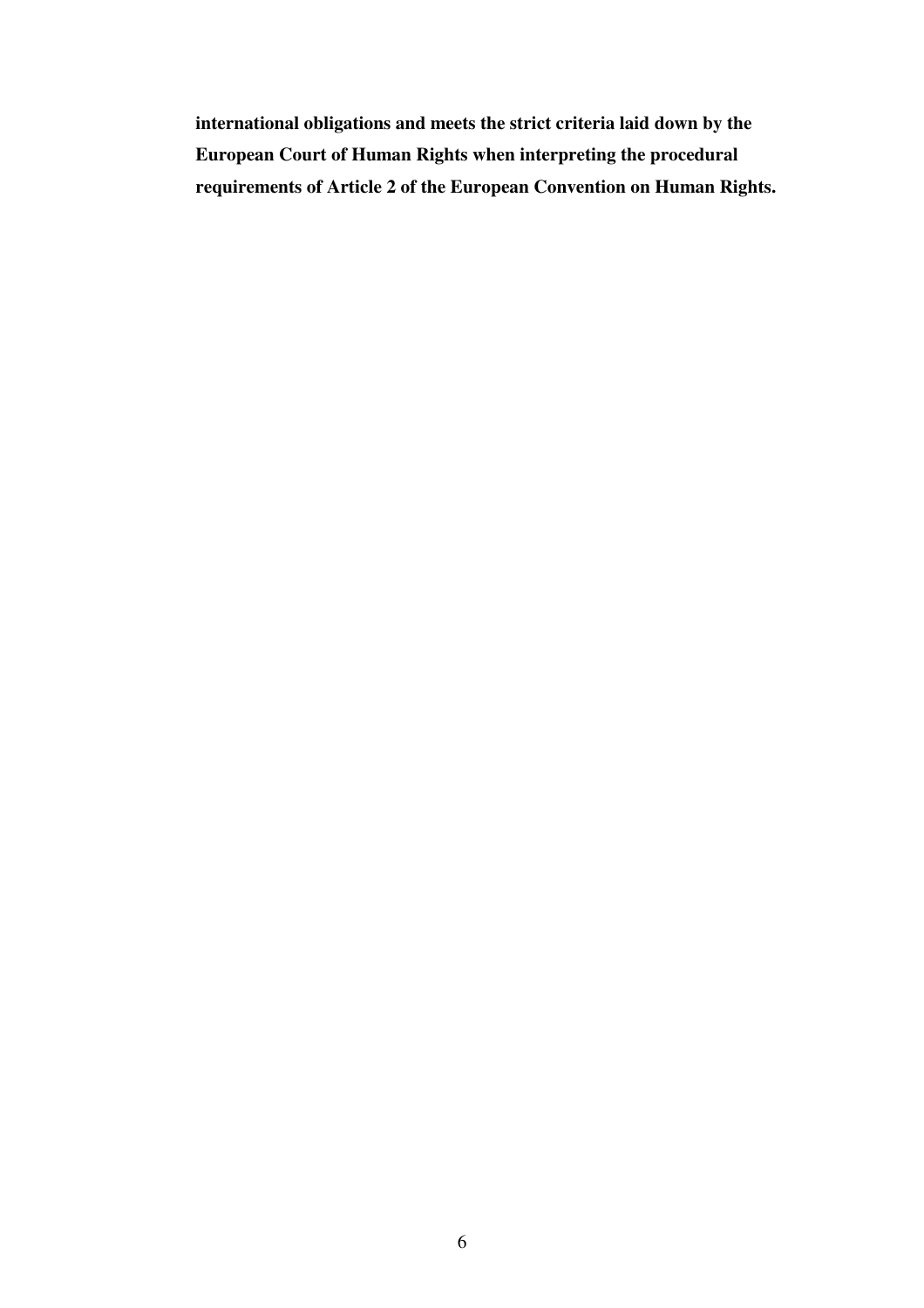## **Independent Investigations**

## **Reason for Investigations**

- 2.1 In Chapter 7 of my Assessment Report I pointed out that the then procedures, taken together, for the investigation of deaths in prison custody did not meet the criteria of an independent investigation which would satisfy the elements of Article 2 of the European Convention on Human Rights.
- 2.2 In Chapter 3 of my Report titled- *Guidance on Best Practice relating to the Investigation of Deaths in Prison Custody* dated 21<sup>st</sup> December 2010 (hereinafter referred to as the "Deaths in Prison Custody Report") I outlined in detail the elements necessary to satisfy Article 2 of the European Convention on Human Rights. I referred to relevant decisions of the European Court of Human Rights in order to put in context the ingredients necessary for the proper investigation of all deaths in prison custody.
- 2.3 I stated in paragraph 4.5 of the Deaths in Prison Custody Report that:-

"*The European Court of Human Right's current position is that the procedural obligation may be satisfied through a combination of processes. The requirements do not need to be satisfied through a single process. I am satisfied that provided the investigation processes taken as a whole fulfil the Jordan requirements the procedural aspect of Article 2 should not be violated."* 

2.4 I have stated at paragraph 1.6 that one of the elements of an investigation is the investigation by An Garda Síochána. An Garda Síochána fulfils two roles, namely, a criminal investigation if same is warranted and the collection of evidence on behalf of the Coroner in order that he/she can fulfil his/her obligations as set out hereunder at paragraph 2.5. However, where there is no criminal element the gathering of evidence for the Coroner is limited.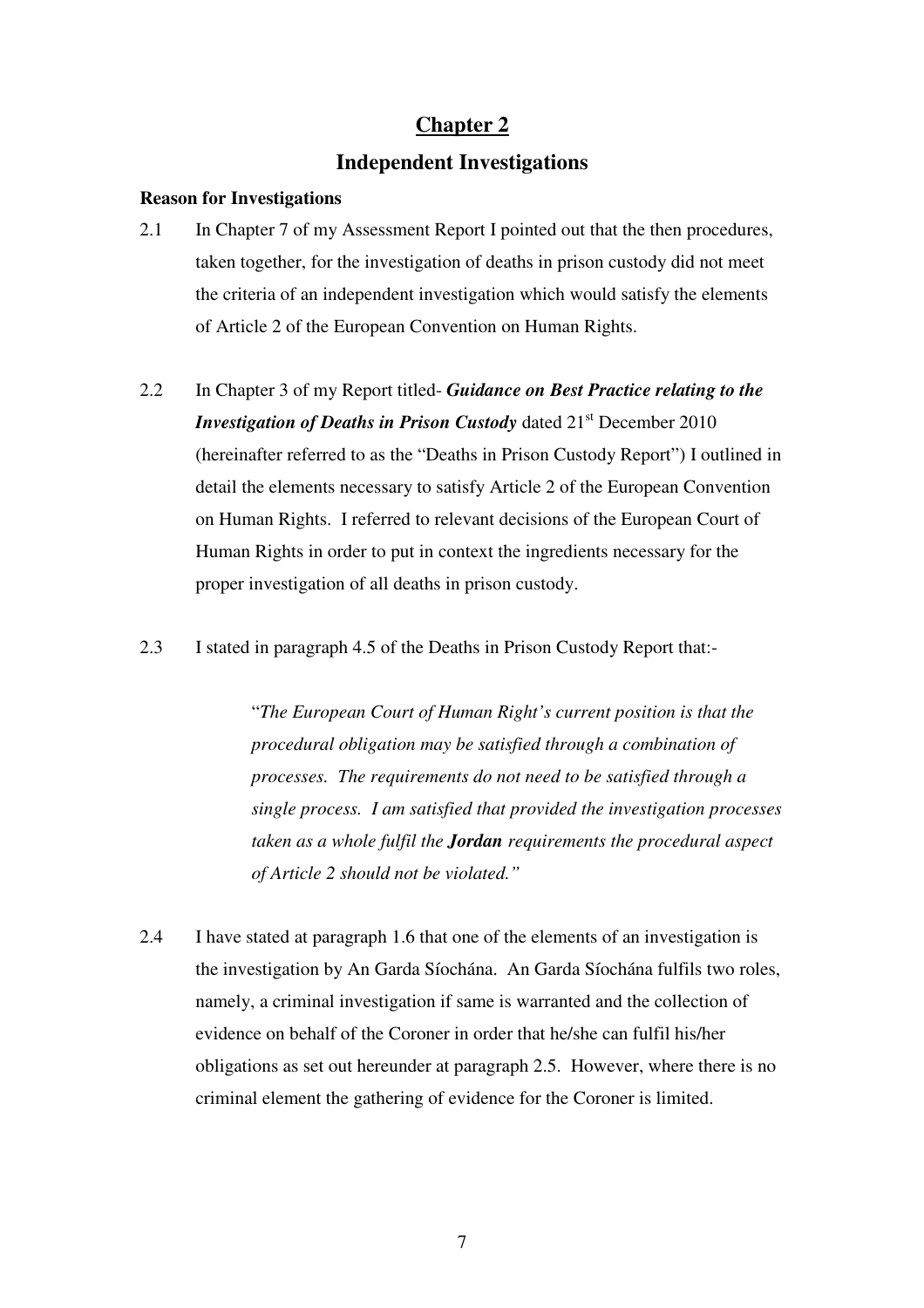- 2.5 The Coroner's Inquest will establish the identity of the deceased, where the death took place, when the death took place and how the death occurred (if possible). Therefore, if for reasons of sensitivity, I do not include some of these details in my reports this does not render my reports incomplete as my reports are one prong of a three pronged process.
- 2.6 I pointed out in my Assessment Report that the investigations by An Garda Síochána and the Coroner were and are robust, independent and meet best international practice.
- 2.7 In my Assessment and Deaths in Prison Custody Reports I stated that in order to satisfy all the elements of Article 2 of the European Convention on Human Rights it would be necessary that an investigation broadly based around the activities of the prison, the care taken of the prisoners who had died and other relevant matters should be carried out.

In this context I stated at paragraph 7.6 of my Assessment Report that the then internal investigation by the Governor was - **"***neither robust, independent nor transparent".*

### **Minister's Announcement**

2.8 On  $19<sup>th</sup>$  April 2012 the Minster announced the setting up of an independent further process for the investigation of all deaths of prisoners either in prison custody or on temporary release which would be in addition to the existing investigations by An Garda Síochána and Coroners in the following terms:-

> "*The Minster for Justice, Equality and Defence Mr. Alan Shatter T.D. announced that, following consultations with Judge Reilly, Inspector of Prisons, it had been decided that the death of any prisoner in the custody of the Irish Prison Service shall be the subject of an independent investigation by the Inspector of Prisons. This is in addition and without prejudice to existing mechanisms in place for the investigation of deaths including Garda investigations and inquests by Coroners.*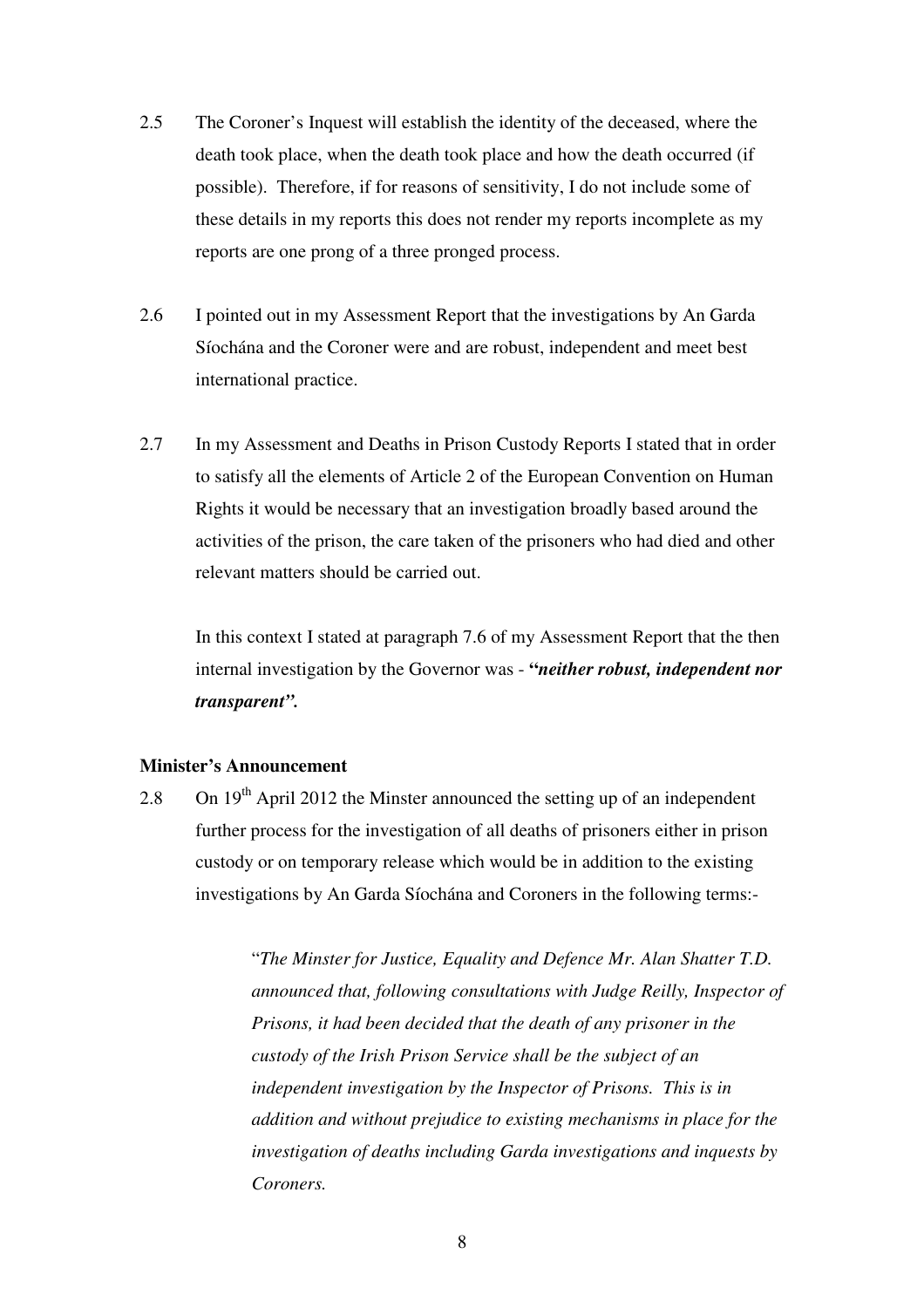*All deaths of prisoners, including those arising from natural causes or suicide, will be the subject of an independent investigation by the Inspector. This will apply to prisoners who are in the custody of the Irish Prison Service, whether or not the death actually occurs within the prison walls, and to prisoners who have recently been let out on temporary release. In the context of his investigations, the Inspector will consult, as appropriate, with members of the family of the deceased. Under Part 5 of the Prisons Act 2007, the Inspector of Prisons is independent in the performance of his functions and there is an obligation to publish his reports."* 

The Minister, in a press statement, expressed confidence that the Irish Prison Service and other relevant public sector agencies would cooperate with and indeed welcome my involvement in this area.

2.9 At this juncture I feel it important that I should point to Section 31(7) of the Prisons Act 2007 which states as follows:-

> *"Governors and other prison officers, other persons employed in prisons and prisoners shall, as far as reasonably practicable, comply with any request for information that the Inspector may make in the performance of his or her functions."*

#### **The Investigation Process**

- 2.10 I have investigated or am in the process of investigating all deaths as defined in the Minister's statement referred to in paragraph 2.8 which have occurred since  $1<sup>st</sup>$  January 2012 in so far as these relate to the activities of the prison, the care taken of the prisoners who have died and other relevant matters.
- 2.11 In layman's terms my investigations referred to in paragraph 2.10 must ascertain whether or not the prison environment, the prison conditions, the prison regimes or the actions or non actions of prison management, staff or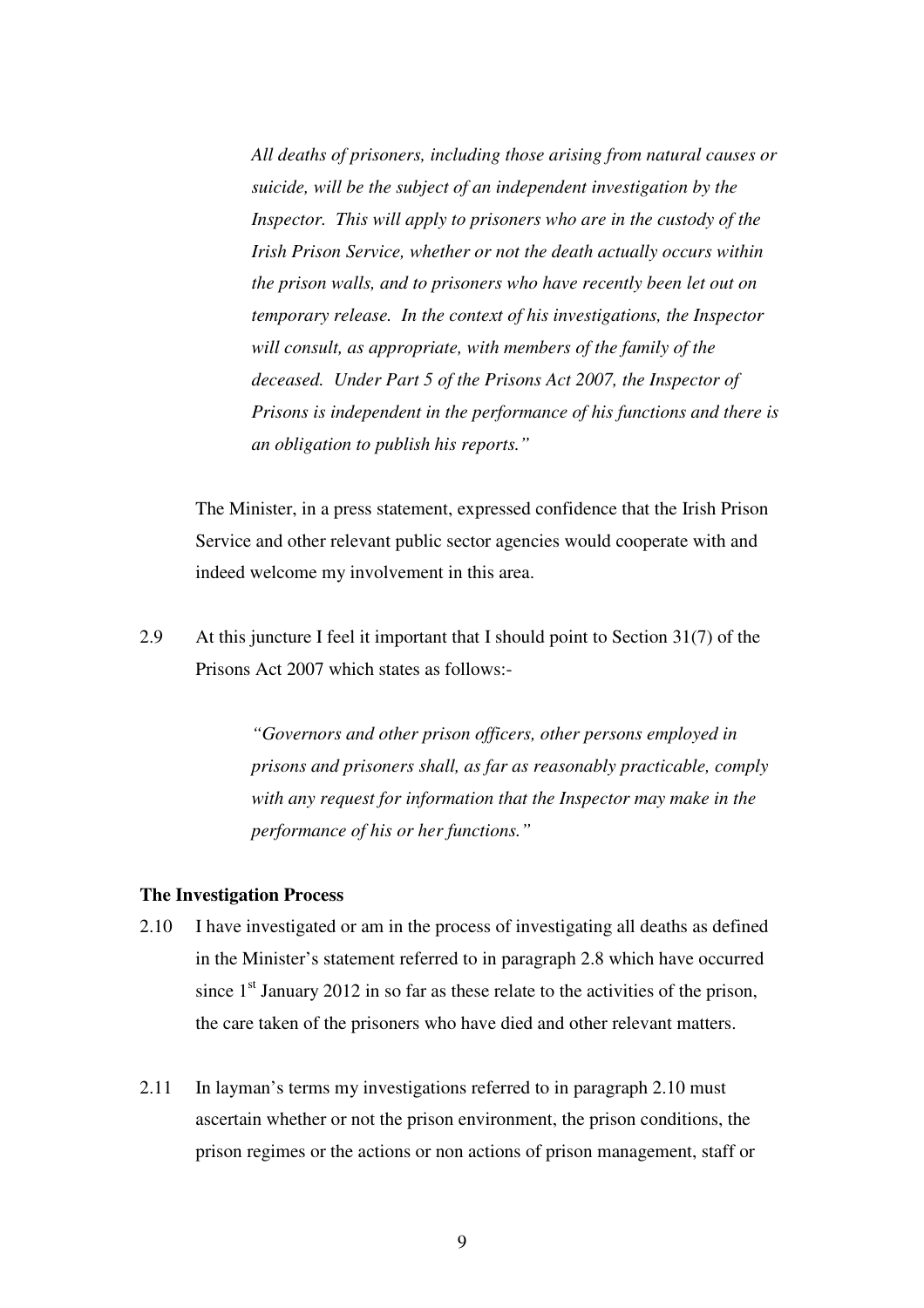others working within the prison system contributed in any way to the death of the prisoner.

- 2.12 In addition to being notified of a death of a prisoner in the custody of the Irish Prison Service I am provided with documentation by the Governor, in accordance with protocols agreed between my office and the Irish Prison Service, which sets out, *inter alia,* relevant details of the deceased, reports generated by Governors, senior staff etc, confirmation that all CCTV has been saved, names of officers and others who had contact with the deceased in the previous 72 hours and other relevant information that assists me in commencing my investigation. In the case of deaths occurring while prisoners are on temporary release I am provided with all assessments carried out prior to the release of the particular prisoner and other relevant information. In all cases whether the deaths occur in prison or otherwise in addition to examining all documentation provided I carry out my own investigations and in this connection examine the relevant area or areas, scrutinise the CCTV and interview relevant persons. Part of the documentation provided to me comprises operational statements of prison officers. **In a number of my investigations I have found such statements to be minimal in content, misleading and in certain cases inaccurate.** This has contributed to delays in my investigations and significantly increased my workload. In this connection I would like once again to reiterate the provisions of Section 31(7) of the Prisons Act 2007 as referred to in paragraph 2.9 of this Report.
- 2.13 An important part of all investigations is that the family of a deceased prisoner should be consulted and issues that they wish to have addressed should be so addressed. In all of my investigations I endeavour to contact the family in order that I might address any concerns that they may have. In certain cases the next of kin do not respond and I fully understand their position in this regard.
- 2.14 Each investigation is different but my *modus operandi* in each is explained in my individual reports.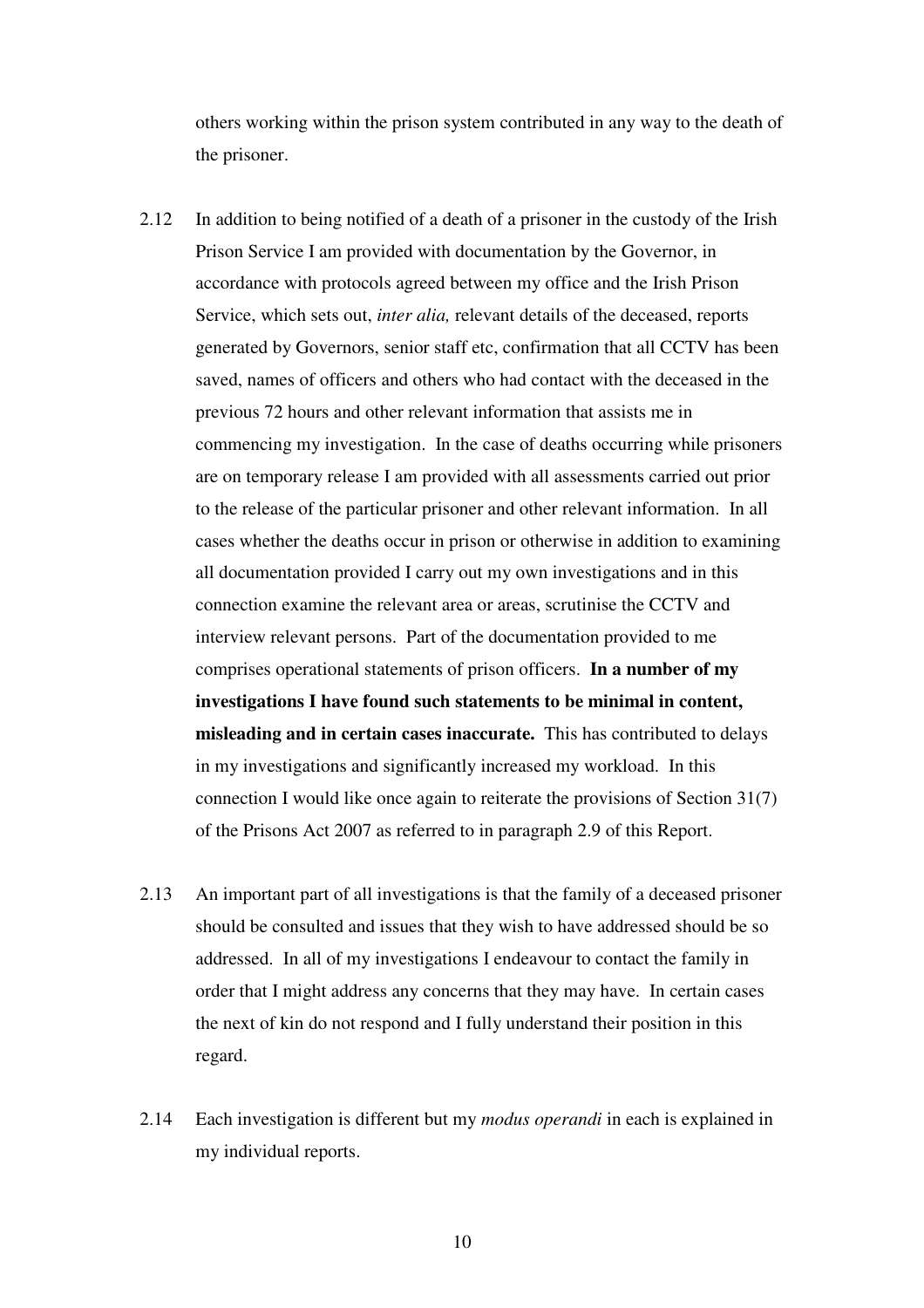2.15 Subsequent to my presentation of my reports to the Minister but before their publication I again meet with the members of the family of the deceased prisoner for the purpose of explaining to them, in advance of the publication of the relevant report, in general terms my findings and my recommendations (if any). I also inform them in layman's terms what is detailed in the particular report.

#### **Content of and Publication of Reports**

- 2.16 Depending on the circumstances of the death and whether same has occurred in prison custody or on temporary release my reports will differ in content. However, the majority of the following general points are covered in all reports:-
	- General background information on the deceased.
	- Relevant sequence of events if the death occurred in prison detailing, where necessary and relevant, contact by the prisoner with the medical and therapeutic services in the prison.
	- An examination of relevant CCTV footage.
	- Circumstances relating to the finding of the deceased prisoner.
	- Details of relevant Prison Rules, Standard Operating Procedures, Governors' or Chiefs' Orders.
	- The circumstances relating to the release of a prisoner on temporary release to include specifically any assessments carried out, procedures put in place as a result of such assessments and the circumstances of the release of the prisoner.
	- My contact with the family.
	- Addressing the concerns of the family.
	- My findings.
	- My recommendations.
- 2.17 In my Reports I identify each deceased prisoner by letter only in order to respect the privacy wishes of the families as in **all** my contacts with family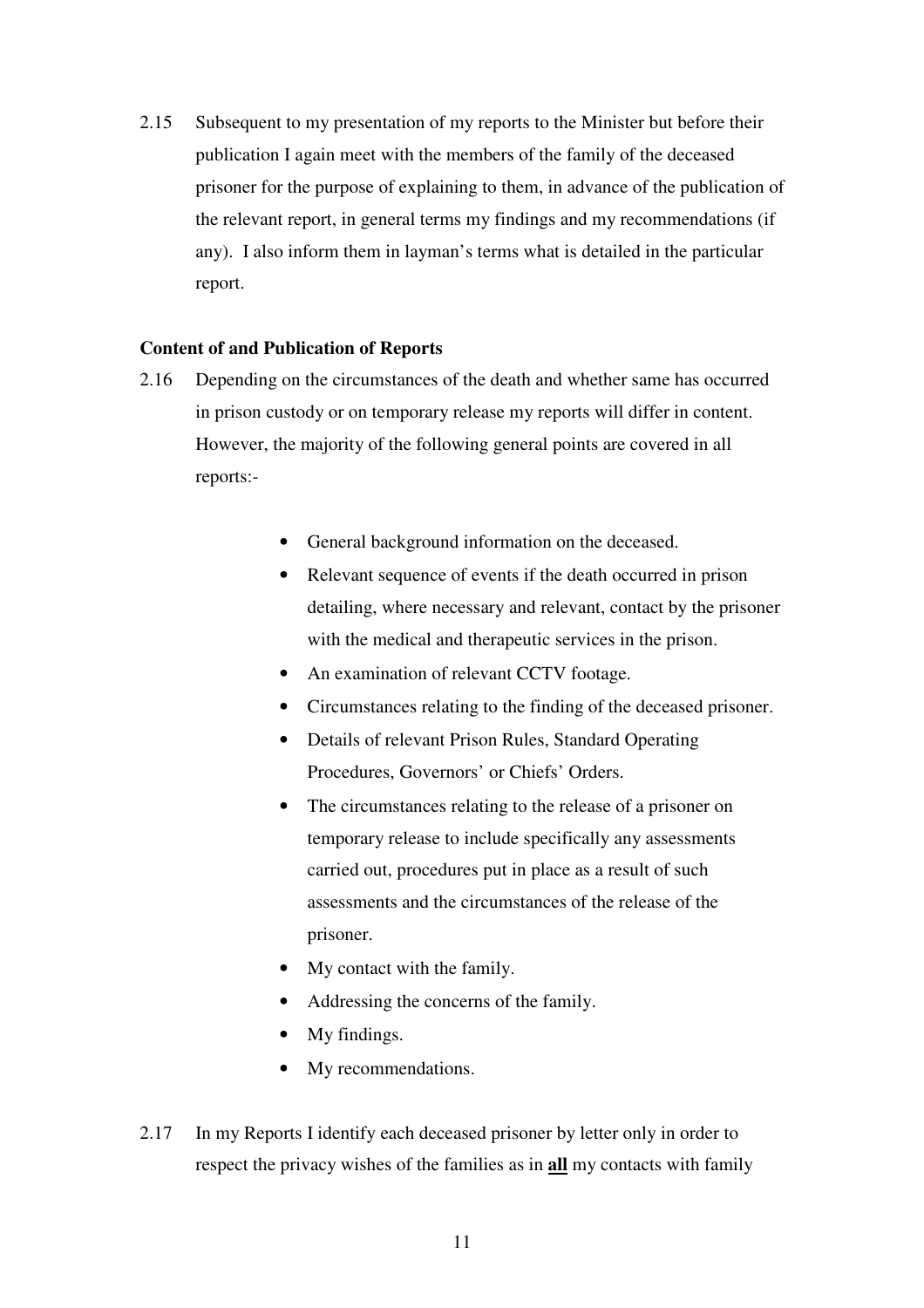members of deceased prisoners their wishes have **always been** that they would like my reports to be anonymous. I also remove names of any persons who are mentioned in my reports. This practice of anonymising reports has found favour in other jurisdictions and does not take from the veracity and substance of my reports.

- 2.18 When completed I submit my reports to the Minister. The Minister, having considered such reports, publishes same. The timeframe for such publication is approximately 6 weeks from the date of my presentation of my reports to the Minister.
- 2.19 In my reports I make findings of fact.

#### **Obligations on State Authorities**

- 2.20 **It is for the Prison Authorities and other State Authorities, if relevant, having examined the evidence adduced in any criminal proceedings or Coroners' proceedings and the contents of my reports to initiate any procedures that they might deem appropriate.**
- 2.21 In support of my observations referred to in paragraph 2.20, I wish to draw attention to the following:-
	- The case of **Jordan -v- United Kingdom** (Judgment of  $4<sup>th</sup>$  May 2001) where the European Court of Human Rights, when examining the relevant elements of an application under Article 2 of the European Convention on Human Rights, observed at paragraph 105 that:-

"*……the essential purpose of such investigation is to secure the effective implementation of the domestic laws which protect the right to life and, in those cases involving State Agencies or bodies, to ensure their accountability for deaths occurring under their responsibility".*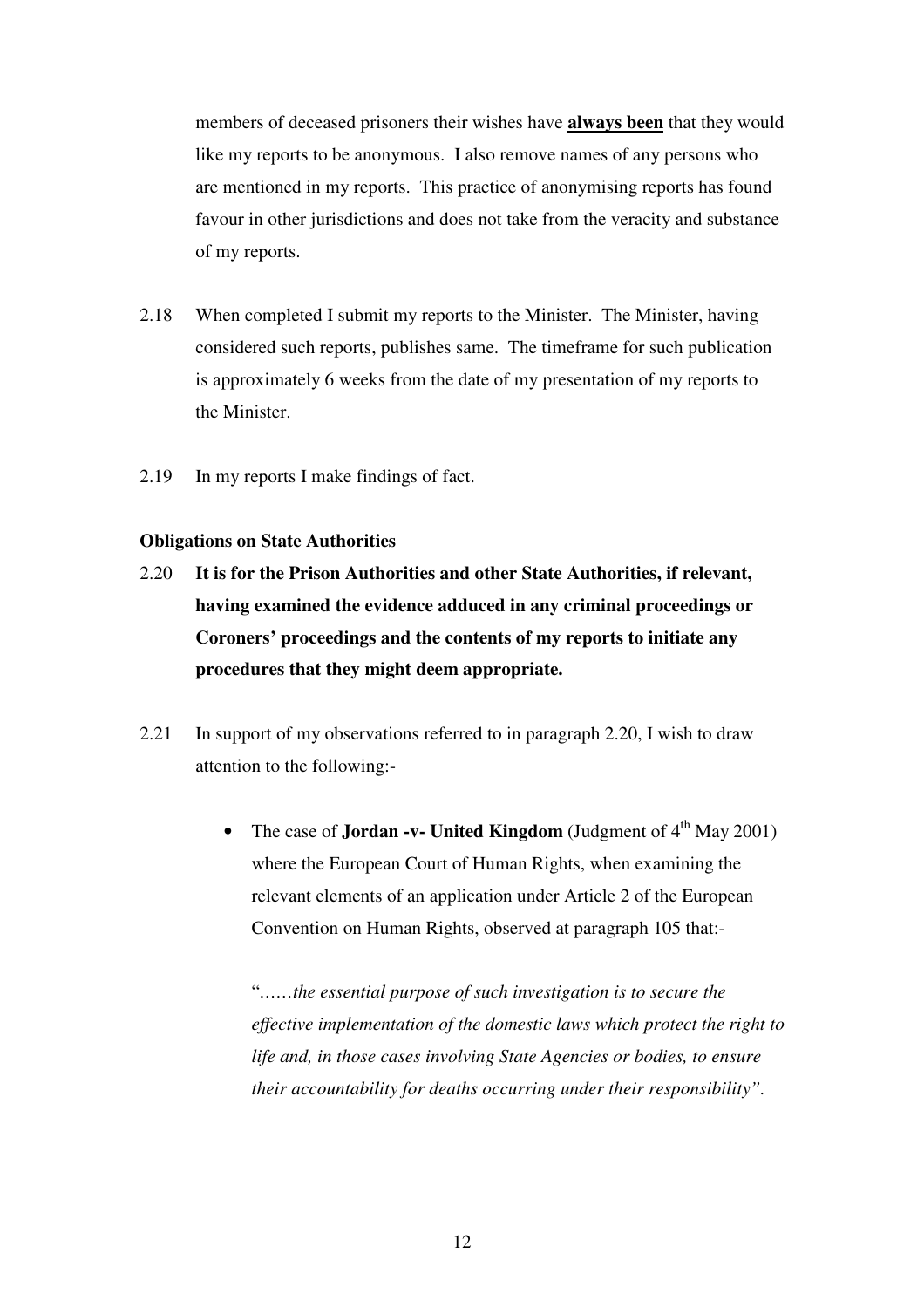• Article 13 of the European Convention on Human Rights was considered by the European Court of Human Rights in the case of **Erji -v- Turkey** (Judgment of 28<sup>th</sup> July 1998) where the Court explained that the requirements of Article 13 are stricter than those of Article 2 stating at paragraph 98 that *"the effectiveness"* of the remedy must be assessed by reference to the serious nature of an allegation under Article 2 of the Convention, and that:-

*"the notion of an effective remedy for the purposes of Article 13 entails, in addition to the payment of compensation where appropriate, a thorough and effective investigation capable of leading to the identification and punishment of those responsible and including effective access for the relatives to the investigatory procedure. Seen in these terms the requirements of Article 13 are broader than a contracting State's procedural obligation under Article 2 to conduct an effective investigation."* 

The fact that an individual can pursue a civil claim in relation to a death (that engages Articles 2 or 3 of the Convention) does not discharge the State of its Article 2 procedural obligation to investigate the particular death. In **Jordan -v- United Kingdom** the European Court of Human Rights explained at paragraph 141 that:-

*"Civil proceedings would provide a judicial fact-finding forum, with the attendant safeguards and the ability to reach findings of unlawfulness, with the possibility of damages. It is however a procedure undertaken on the initiative of the applicant, not the authorities and it does not involve the identification or punishment of any alleged perpetrator. As such, it cannot be taken into account in the assessment of the State's compliance with its procedural obligations under Article 2 of the Convention."*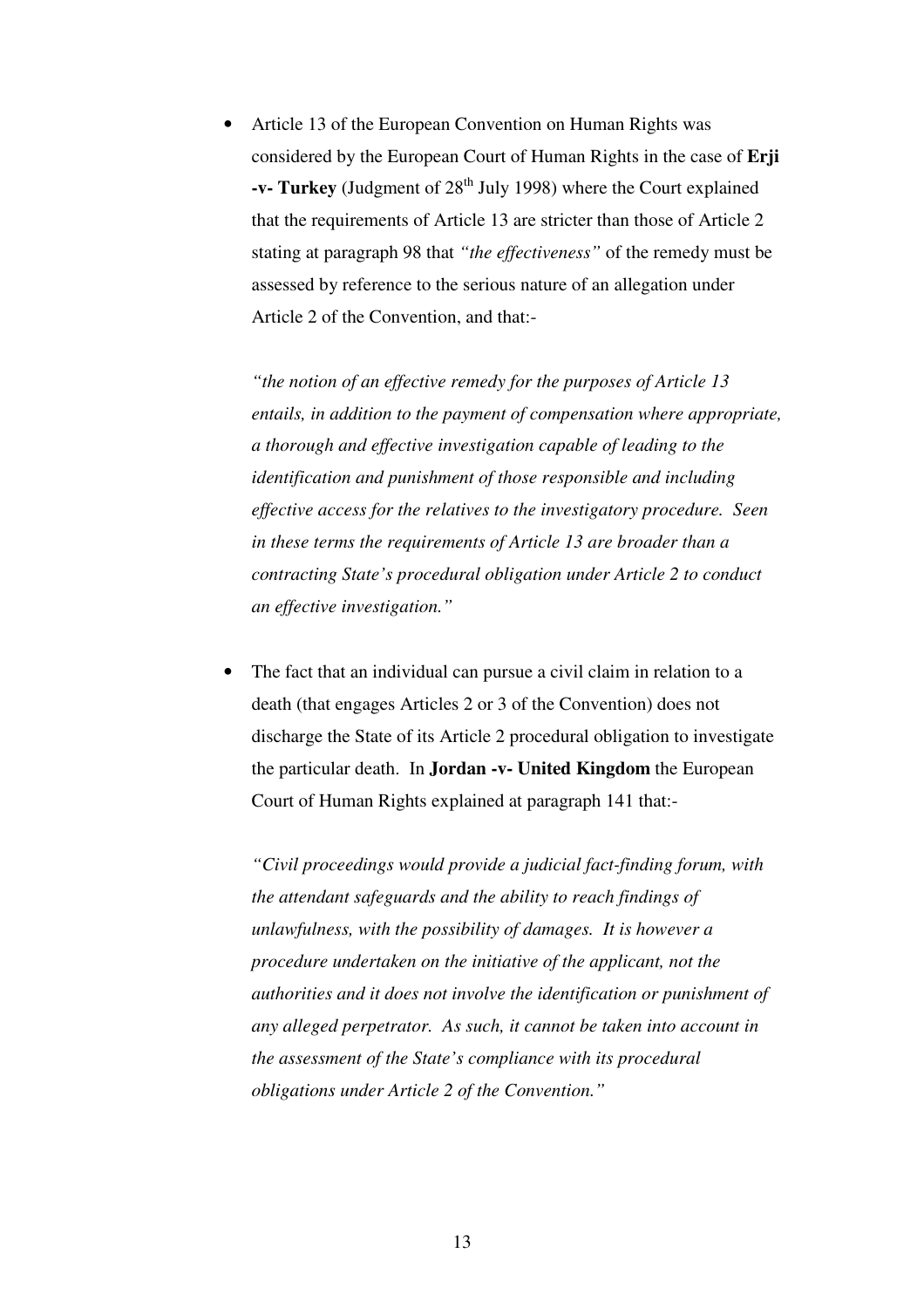2.22 **The Garda investigation, the Coroner's investigation and my investigation into any relevant death are initiatives on behalf of our State Authorities. I am satisfied that the combination of all three followed, where appropriate, by action as referred to in paragraph 2.20 means that this Country can be in compliance with its national and international obligations and meet the strict criteria laid down by the European Court of Human Rights when interpreting the procedural requirements of Article 2 of the European Convention on Human Rights.** 

#### **General comments**

- 2.23 I make reference in a number of my reports of my investigations into the deaths of prisoners while on temporary release to the obligations owed to prisoners by the management of prisons to ensure, *inter alia,* that proper assessments are carried out prior to release, that vulnerable prisoners are linked to appropriate services in the community and that the prisoners being released have accommodation.
- 2.24 **My comments in paragraph 2.23 must not be construed as suggesting that prisons are the only agency responsible for the wellbeing of a prisoner released on temporary release. In my view prisons can only go so far. Other statutory and non statutory agencies must play their part and if found wanting accept their responsibilities.**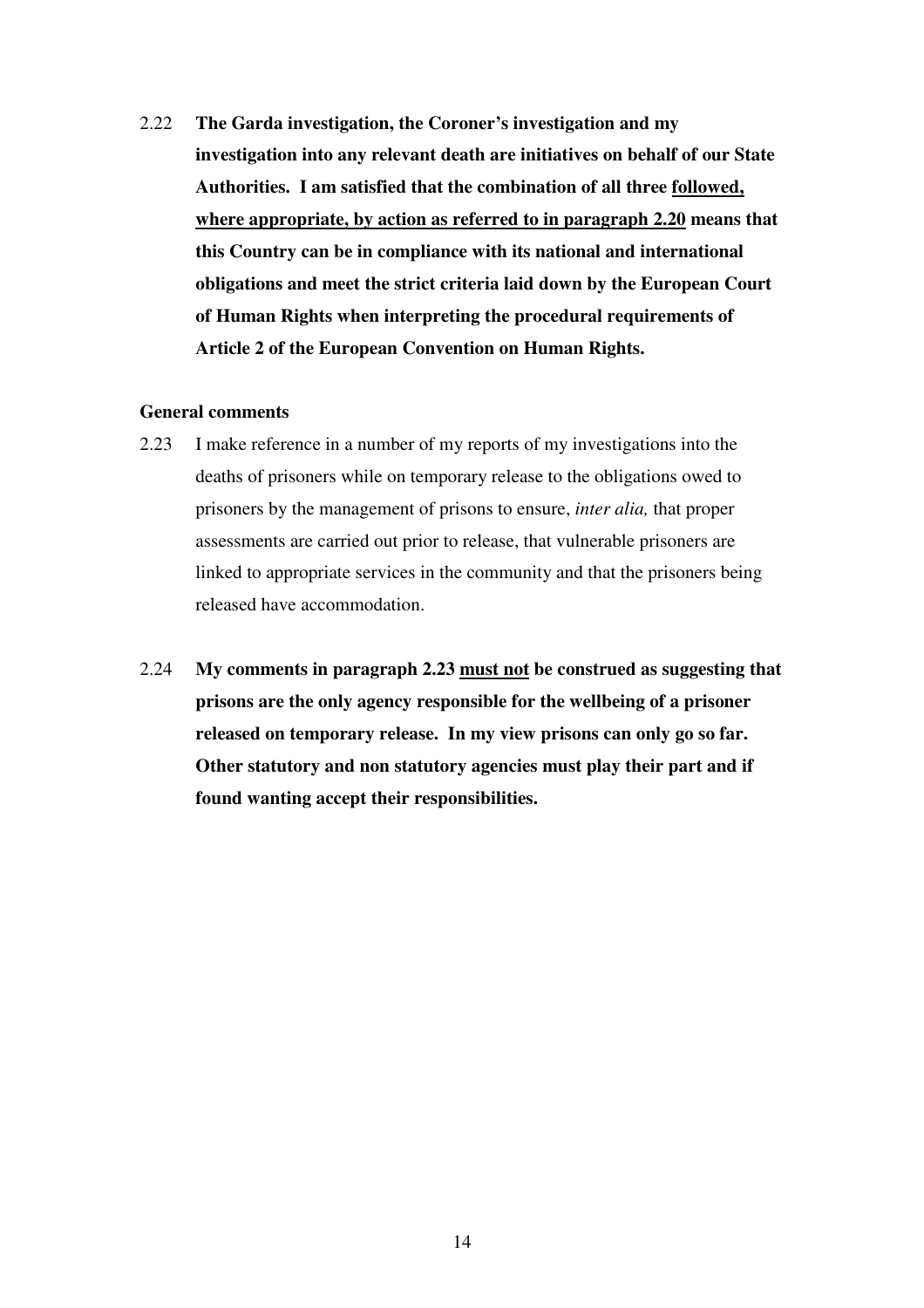# **Summary of Findings**

- 3.1 In this Chapter I give a flavour of findings that I have made to date. These findings refer to failures to observe procedures, inaction or a lack of understanding of basic principles. **The more serious disclose disturbing facts**.
- 3.2 In order to have a complete picture of all findings which include factual findings in all cases that are not controversial one must refer to my individual reports which are published on my website – www.inspectorofprisons.gov.ie
- 3.3 The following are my main adverse findings:-
	- A line management structure either did not exist or was deficient which would have adequately supervised the proper implementation of relevant Standard Operating Procedures, Governors' and Chiefs' Orders particularly relating to the checking of prisoners during periods of lock down.
	- Prisoners on Special Observation not checked in accordance with Standard Operating Procedures.
	- Appropriate risk assessment not carried out prior to prisoners being released on temporary release.
	- Incomplete records including medical records.
	- Not possible to determine from the medical records provided whether the psychiatry services were provided to or availed of by prisoners.
	- A prisoner, whose vulnerability in prison and in the community was know to all services and who should have been supervised in the community post his release, was released on temporary release without formal arrangements being in place for such supervision.
	- Governors' and Chiefs' Orders not being complied with.
	- CCTV coverage not adequate.
	- Availability of drugs, mobile telephones and other contraband in prisons.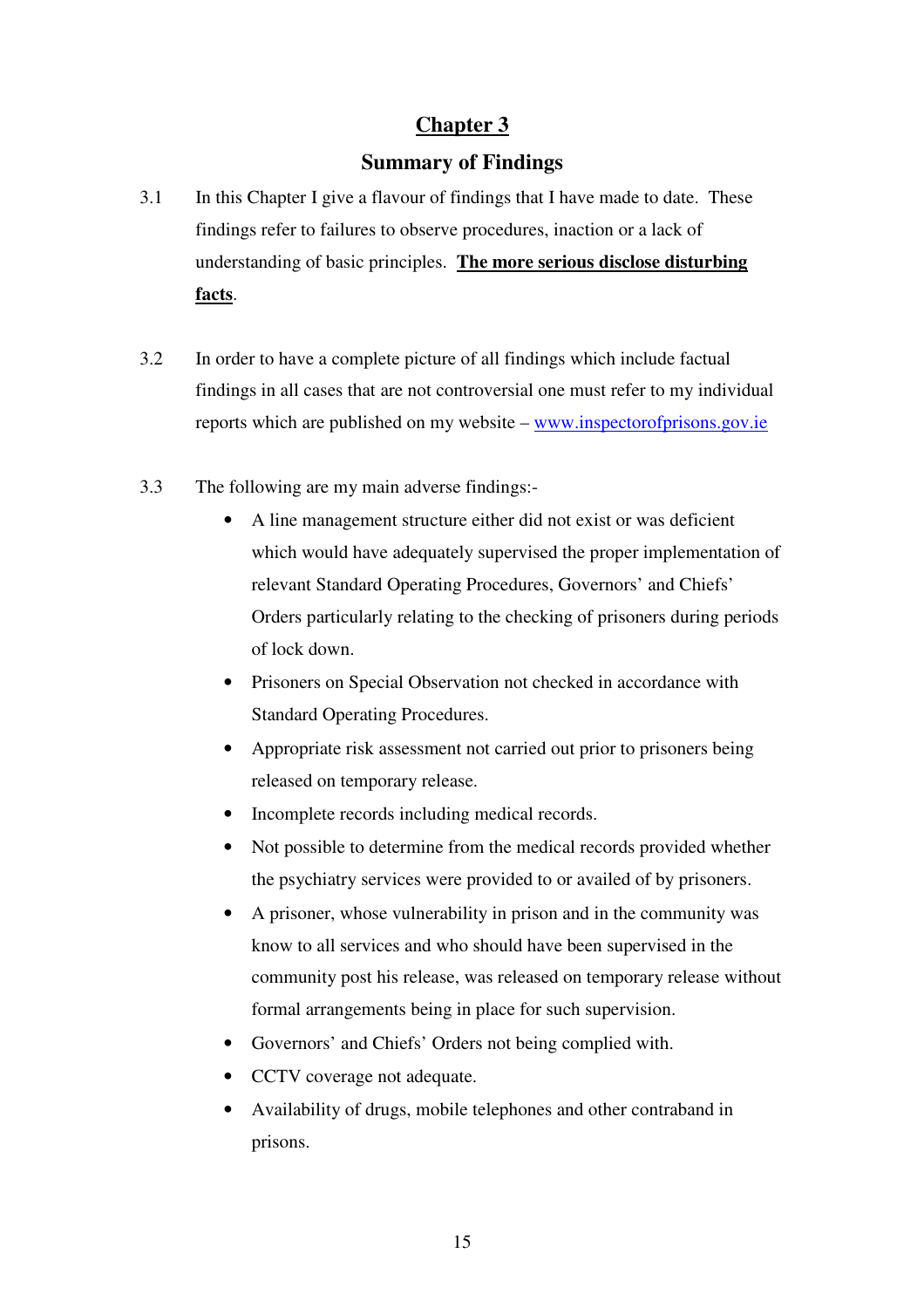- Deceased was homeless and vulnerable. No assessment carried out prior to release. Not linked with any agency on his release. Released to an address that was not available to him. Prisoner profile details not correct and/or current.
- 3.4 **For balance it is necessary that I point out that I have made many positive findings in my Reports.** In the majority of reports no significant concerns are disclosed. These findings must be taken as an acknowledgment of the positive attitude being adopted in relevant prisons.
- 3.5 In appropriate cases I have made recommendations in my reports. Such recommendations are based on my findings. I maintain a log of all recommendations that I have made. While these recommendations are made in specific cases and are referable to particular prisons many of them have general relevance throughout the prison estate. **Therefore, I would consider it a serious matter if published recommendations, having been made in one case, were not universally followed in all prisons. The responsibility for ensuring that recommendations are followed rests with the Governor and senior staff of each individual prison.**

## **General comment**

3.6 My comments in paragraph 3.5 should not be interpreted as suggesting that Governors and senior staff of prisons only assume responsibility for deficiencies in their prisons when such deficiencies are pointed out by me in my reports. **They have responsibility for ensuring that their prisons are run correctly, that orders are carried out, that prison rules are adhered to and that the lawful and human rights of prisoners and staff are vindicated.**